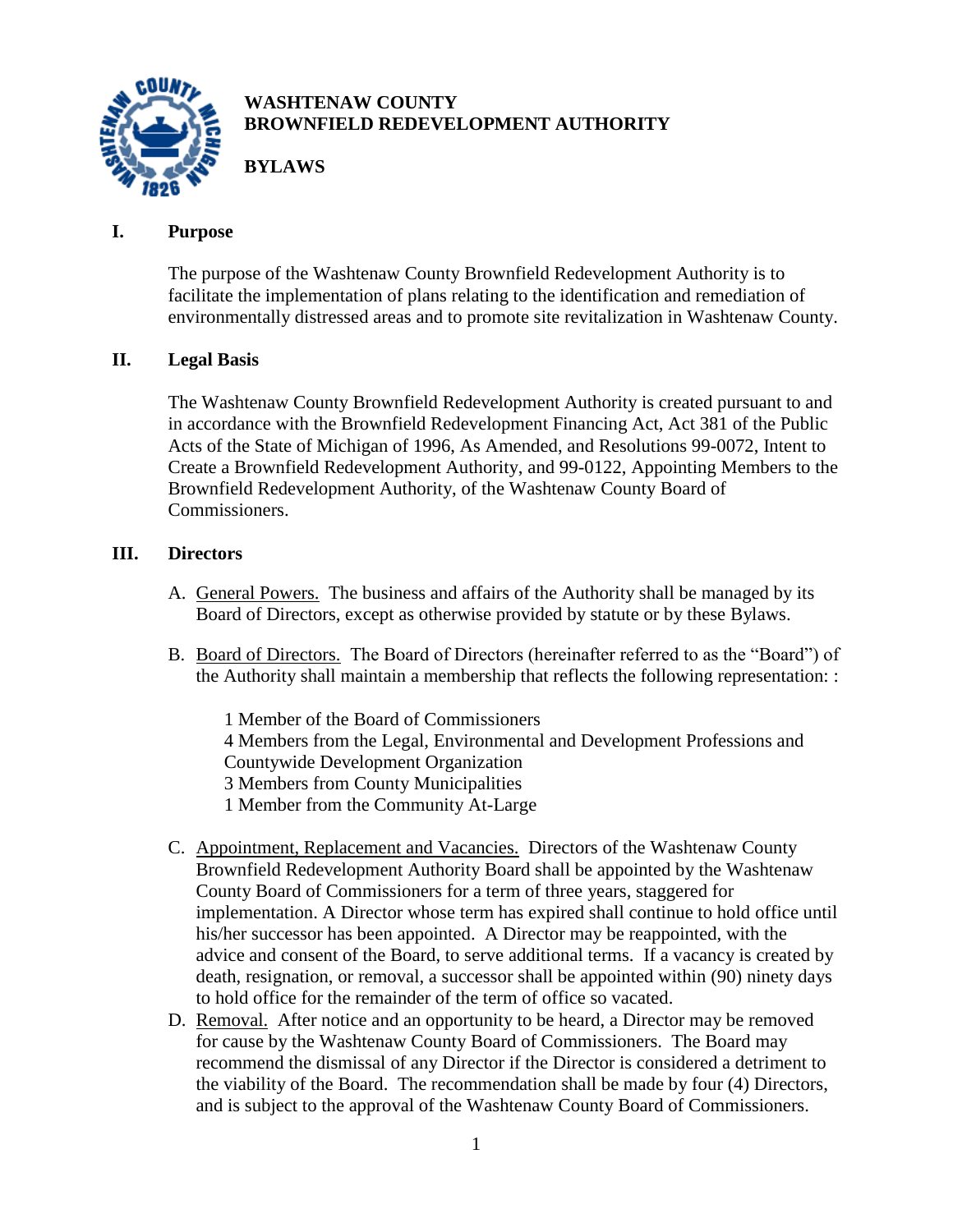E. Conflict of Interest. A Director, or a Director whose employer, that has a direct financial interest in any matter requiring action by the Authority shall disclose his/her interest prior to any discussion of that matter by the Authority, which disclosure shall become a part of the record of the Authority's official proceedings. The interested Director, where a conflict of interest has been disclosed, shall take the following actions:

1) if the conflicted Director is Chair, control of the meeting for that matter will be passed to the Vice Chair, or to the Secretary if the Vice Chair is absent or also conflicted, or to another Director if the Vice Chair and Secretary are absent or also conflicted;

2) the conflicted Director shall refrain completely from discussion of the matter and remove him/her-self from the table;

If a conflict of interest is declared, the conflicted Director shall recuse himself/herself from action on the matter. Each Director, upon taking office and annually thereafter, shall acknowledge in writing that he/she has read and agree to abide by this section.

#### **IV. Board Operations**

- A. Meetings. The Board holds regularly scheduled meetings and may hold special meetings at the call of the chair or any two Directors. Directors shall be contacted 48 hours in advance of any special meeting.
- B. Open Meetings. Meetings of the Board of the Authority shall be open to the public in accordance with the Open Meetings Act, Public Act 267 of 1976. Appropriate notice shall be provided.
- C. Quorums; Voting. A majority of the Directors appointed and serving shall constitute a quorum for the transaction of business at any meeting of the Board, provided, that a majority of the Board present may adjourn the meeting from time to time without further notice. The vote of a majority of those Directors present at any meeting at which a quorum is present is the vote of the Board, unless the vote of a larger number is required by statute or by these Bylaws.
- D. Committees. The Board may, by resolution passed by a majority of the full Board, designate one or more committees, each committee to consist of one or more of the Directors of the Authority. The Board may designate one or more Directors as alternate members of a committee, who may replace an absent or disqualified member at a meeting of the committee. In the absence of or disqualification of a member of the committee, the members thereof present at a meeting and not disqualified from voting, whether or not they constitute a quorum, may unanimously appoint another Director to act at the meeting in place of such an absent or disqualified member.

A committee and each member thereof, shall serve at the pleasure of the Board. A committee so designated by the Board, to the extent provided in the resolution by the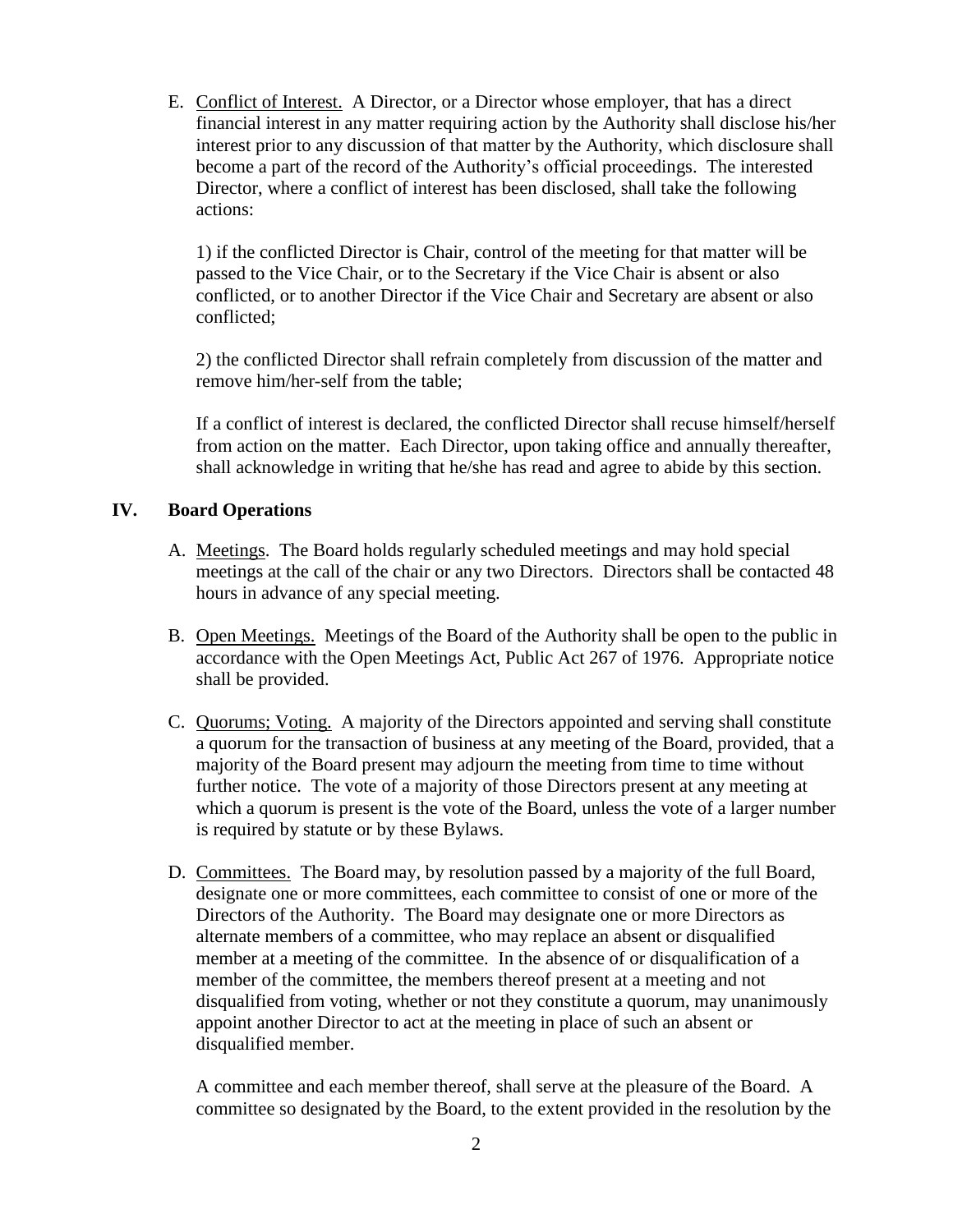Board, will act in an advisory capacity to the Board in the management of the business and affairs of the Authority. A committee shall not have the power or authority to: (a) recommend to members a dissolution of the Authority, or a revocation of dissolution; or (b) amend the Bylaws of the Authority.

- E. Board Absences. In order to maintain the maximum participation of all appointed Washtenaw County Brownfield Redevelopment Authority (WCBRA) Board members at all scheduled meetings of the WCBRA Board, the following is the attendance guide and Board member replacement policy for "excused" or unexcused" absences:
	- 1. When appointed, each Board member should state his/her willingness and intention to attend each scheduled monthly meeting of the WCBRA Board.
	- 2. In the event of unplanned personal matters, business trips, family vacation trips, changed job requirements, sickness, or other physical disabilities that prohibit the Board member from attending the scheduled monthly meeting; the WCBRA Board professional staff at Washtenaw County's Brownfield Redevelopment Program should be notified prior to the meeting start hour of their inability to attend the scheduled meeting. The Board member upon this notification will receive an "excused absence" for the involved scheduled meeting.
	- 3. If any WCBRA Board member is absent from three (3) consecutive scheduled monthly WCBRA Board meetings without an "excused absence" for any of the three (3) meetings, the Board member is subject to an automatic appointment nullification immediately after the third missed meeting without proper prior notification as noted above. The County Board of Commissioners should replace the Board member as soon as possible in order to maintain the prescribed number of WCBRA Board members.
	- 4. There will be no limit on the number of consecutive "excused absences" for any member of the WCBRA Board. However, it is expected that if the interest of any other concern changes for any WCBRA Board member that causes that Board member to be absent for at least 50% of the scheduled meetings in any 12-month period, the Board member will be canvassed and be considered for an appointment nullification.
	- 5. The "appointment nullification" action as required would be initiated by the WCBRA Board and forwarded on to the County Commissioners for official action.

#### **V. Officers**

A. Officers. Directors shall elect a Chairperson, Vice Chairperson and Secretary/ Treasurer to serve as the officers of the Authority. Two or more offices may be held by the same person, but an officer shall not execute, acknowledge, or verify an instrument in more than one capacity if the instrument is required by law or Bylaws to be executed, acknowledged or verified by two or more offices.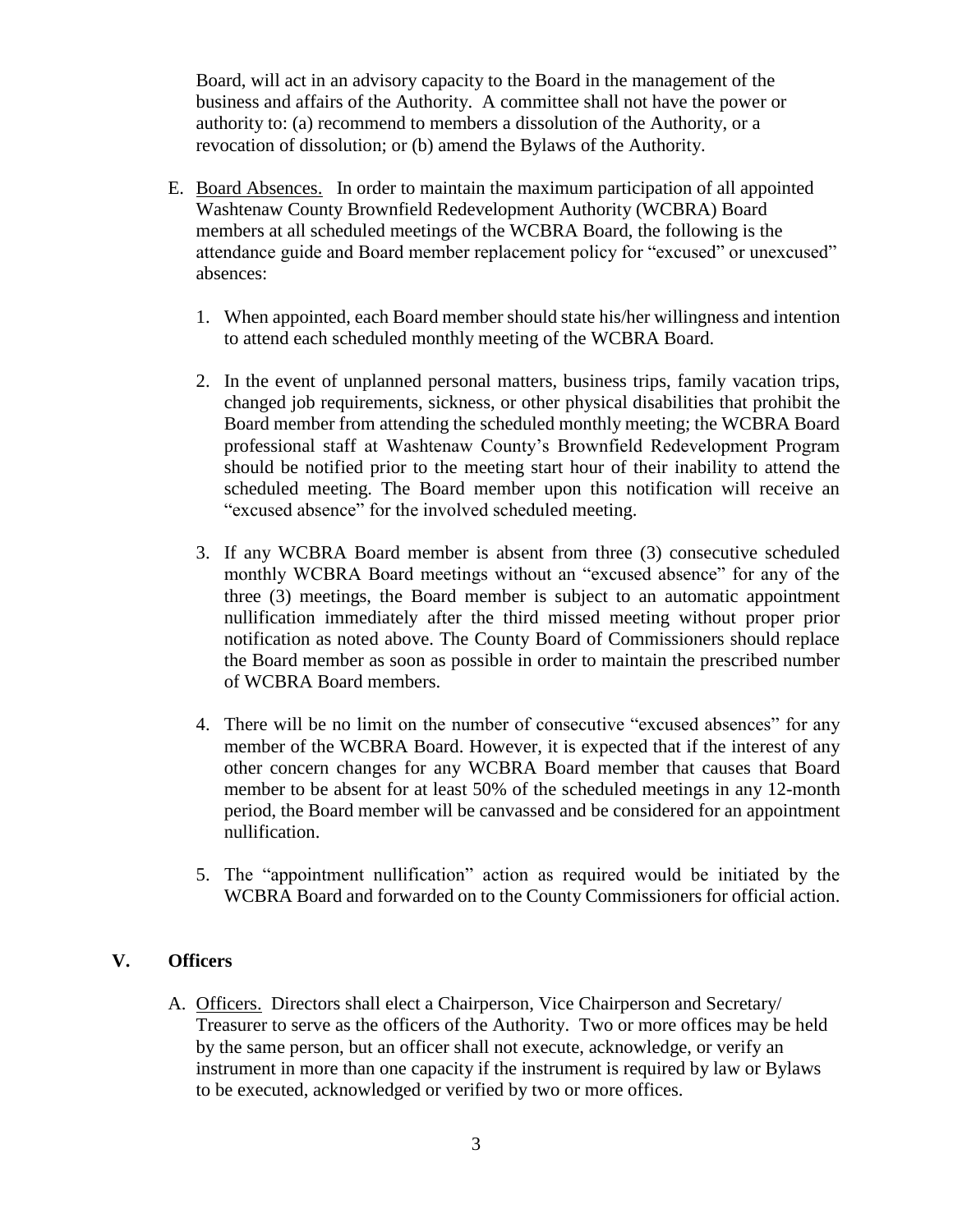- B. Nomination, Election. The officers of the Authority shall be elected following the initial adoption of the bylaws and, subsequently, at the first meeting held during the second calendar quarter of each year. Candidates shall be nominated by the Directors. The term of each office shall be not less than one (1) year. Each officer shall hold the same office until his/her successor is appointed.
- C. Vacancies. A vacancy in any office because of death, resignation, removal, disqualification or otherwise, may be filled at any meeting of the Board for the unexpired portion of the term of such office.
- D. Chairperson and Vice Chairperson. The Chairperson shall be the chief executive officer of the Authority, but he or she may from time to time delegate all or any part of his/her duties to the Vice Chairperson. The Chair, or in his or her absence, the Vice Chair, shall preside over meetings of the Board, have general and active management of the business of the Authority and shall perform all the duties of the office as provided by law or these Bylaws.
- E. Secretary/Treasurer. The Secretary/Treasurer or his/her designee shall attend all meetings and record all votes of the Board in the meeting minutes, and may perform like duties for standing committees when required. He or she shall further perform all duties of the office as provided by law or these Bylaws and shall serve as Chair in the absence of both the chair and vice chair.
- F. Recording Secretary. An Office of Community and Economic Development employee or other Washtenaw County staff person will be designated by the County Administration/ Designee as the attendance and minute taker and should be present at all meetings.
- G. Delegation of Duties.In the absence of any officer of the Authority, or for any other reason that the Board may deem sufficient, the Board may delegate, from time to time and for such time as it may deem appropriate, the powers or duties, or any of them, of such officer to any other officer, or to any Director, provided a majority of the Board then in office concurs therein.
- H. Executive Committee. The Chairperson, Vice Chairperson, and Secretary/Treasurer shall comprise the Executive Committee. The Executive Committee may, upon a majority vote, authorize the expenditure of up to \$5000 for any expense listed as an eligible item under Act 381 of 1996, As Amended. The Executive Committee must report any such expenditures to the Board at the next regularly scheduled Board meeting.

#### **VI. Financial Transactions**

- A. Public Record. All financial records of the Authority shall be open to the public under the Freedom of Information Act, Act 442 of the Public Acts of 1976.
- B. Contracts. The Board may authorize any officer or officers, agent or agents, to enter into any contract or execute and deliver any instrument in the name of and on behalf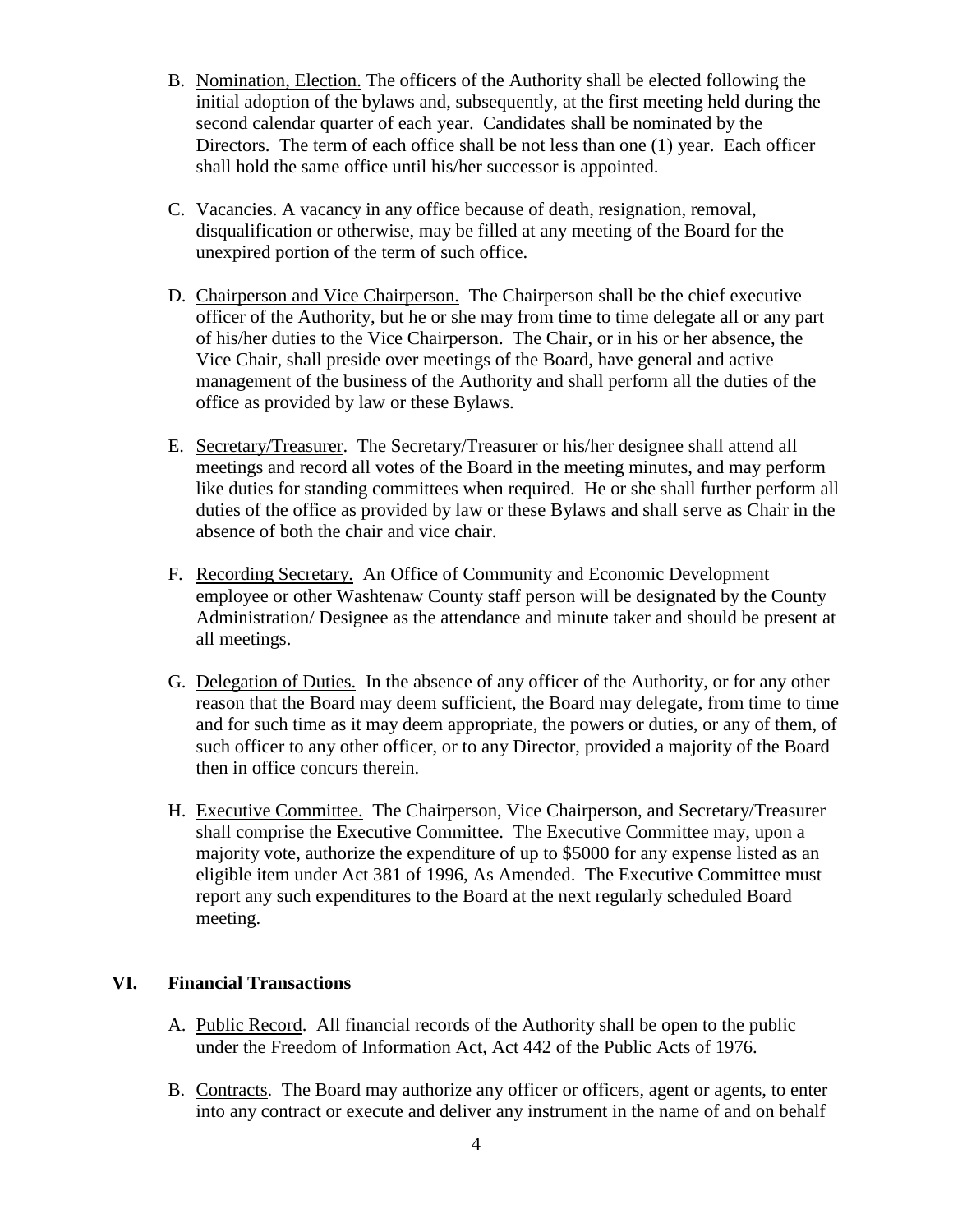of the Authority, and such authorization may be general or confined to specific instances.

- C. Loans/Grants. No grant or loan shall be contracted on behalf of the Authority and no evidence of indebtedness shall be issued in its name unless authorized by a resolution of the Board and approved by the Washtenaw County Board of Commissioners. Such authority may be general or confined to specific instances.
- D. Checks, Drafts, etc. All checks, drafts, or other orders for the payment of money, notes, or other evidences of indebtedness issued in the name of the Authority, shall be signed by such officer or officers, agent or agents or the Authority and is such manner as shall from time to time be determined by resolution of the Board.
- E. Fiscal Year. The fiscal year of the Authority shall correspond at all times to the fiscal year of Washtenaw County.

#### **VII. Cooperation with Local Units**

- A. Notice and Review. The Authority shall give notice and an opportunity of not less than 10 business days for review and comment to local government units for a site included in the Authority's Brownfield Plan and within the local government unit's jurisdiction prior to adoption by the Board. The above process will apply to any subsequent Work Plans.
- B. Waiver of Notice. When the Board or any committee thereof may take action after notice and lapse of the prescribed period of time, the action may be taken without further notice or without lapse of the period of time if at any time before the action is completed the person entitled to notice or to participation in the action to be taken submits a signed waiver of such requirements.
- C. Program Policy. Separate Program Policy will outline parameters for local government involvement and criteria for the formal project review process.

#### **VIII. Adoption; Amendment**

- A. These bylaws shall be effective upon adoption by a majority of the Board.
- B. These bylaws are subject to the review and approval of the Washtenaw Board of Commissioners.
- C. These rules may be amended in the same manner as the initial adoption.

These Bylaws were adopted by the Washtenaw County Brownfield Redevelopment Authority Board at a meeting of the Board on October 22, 1999; and approved, as amended, by the Washtenaw County Board of Commissioners on February 2, 2000 per Resolution 00-0035; and approved, as amended, by the Washtenaw County Board of Commissioners on June 4, 2003 per Resolution 03-0107; and approved, as amended, by the Washtenaw County Board of Commissioners on October 18, 2006 per Resolution 06- 0210; and approved, as amended by the Washtenaw County Board of Commissioners on